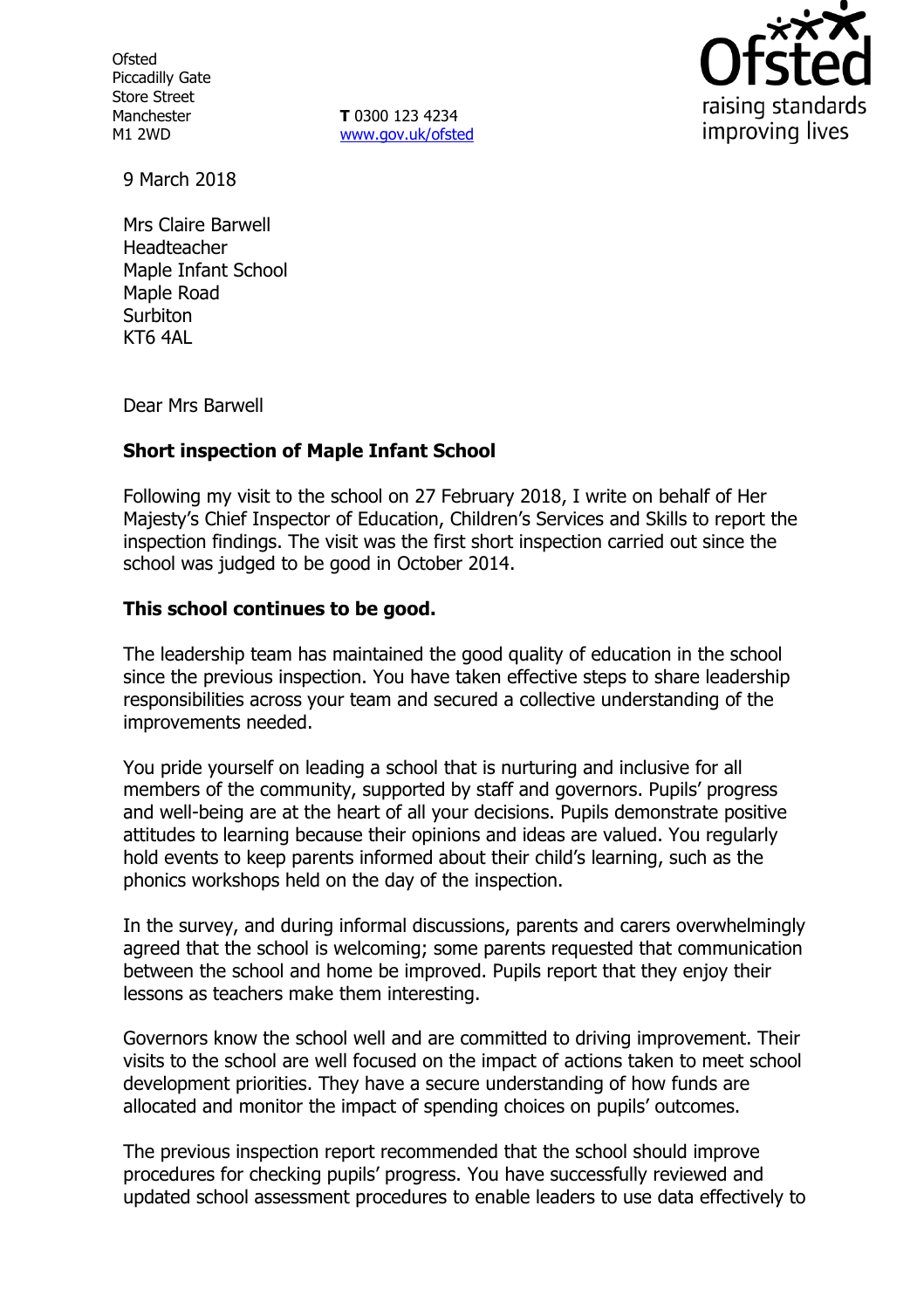

inform their areas for school improvement and hold teachers to account. Your assessment system provides precise information and teachers are using it increasingly well to inform their planning. However, in some cases, assessment information, including questioning, is not used effectively enough to adapt the lesson in order to maximise pupils' progress.

In addition, the previous inspection report recommended that the school should improve teaching so that teachers always expect enough of the most able pupils, especially in mathematics. New systems have been implemented for the teaching of mathematics and are having a positive impact on the quality of the mathematical language used by pupils. They are able to articulate their ideas well and make reference to previous learning.

Pupils clearly enjoy their learning and leaders have made sure that teachers value pupils' contributions to lessons and praise them constructively. Pupils focus well in lessons and are interested in their learning. Teachers demonstrate secure subject knowledge, consider the interests of pupils when planning their lessons and provide engaging activities. However, on occasion, teaching assistants are not deployed effectively to maximise pupils' learning.

### **Safeguarding is effective.**

The leadership team has ensured that all safeguarding arrangements are fit for purpose. Visitors to the school are provided with clear and precise information regarding safeguarding procedures. Safeguarding arrangements are clear and the staff team is regularly kept up to date with any changes to policy. Staff understand the expectations of them in regard to keeping children safe and adhere to these responsibilities well. Pupils are kept informed about what to do if they have any worries regarding their safety, or that of others, by displays and posters around the school. Pupils are regularly reminded about how to keep themselves safe and they told me that they are confident to report any concerns to teachers.

### **Inspection findings**

- A key line of enquiry for the inspection was to evaluate the procedures for monitoring pupils' attendance, as absence had risen in the academic year 2016/17.
- Leaders made attendance a school priority and strengthened the policy, resulting in the implementation of robust procedures. Absence is carefully monitored and action is taken to work with families of those children whose levels of absence causes concern. As a result, the current attendance figures show an improvement on the same period last year and a reduction in persistent absence.
- The second line of enquiry was the achievement of disadvantaged pupils. This was because the school's data showed that this group of pupils did not perform well at the end of key stage 1 when compared to pupils nationally in reading, writing and mathematics.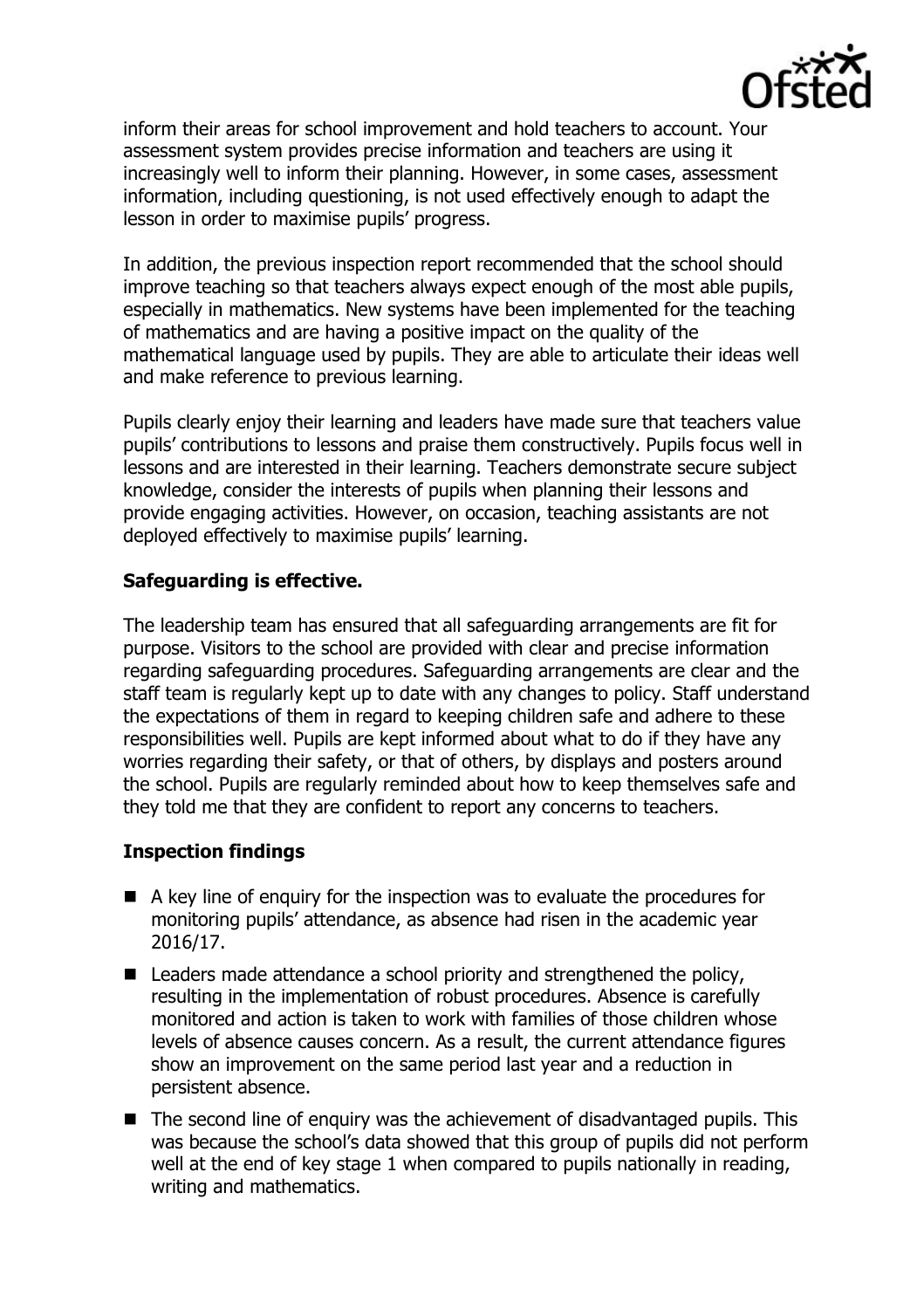

- You have made sure that the progress of all pupils is carefully monitored and additional support is allocated as required. The focus on language development across subjects is having a positive impact. For example in science, key scientific language relevant to the topic is displayed in an engaging way. In mathematics, pupils are expected to explain their thinking in complete sentences using accurate mathematical vocabulary. Frequent opportunities for pupils to share their ideas through discussion with their peers supports their understanding of key concepts.
- $\blacksquare$  The strategy for expenditure of the pupil premium grant is focused upon timely intervention to enable pupils to catch up. Evidence from the school's assessment information shows that these pupils now make strong progress from their starting points.
- My final key line of enquiry was to consider the actions leaders are taking to improve writing across the curriculum. In 2017, pupils' outcomes at the end of key stage 1 for writing were below those in mathematics and reading.
- Significant attention has been given to handwriting. You have made sure that children in Reception have plenty of opportunities to develop their fine motor skills. In key stage 1, many children are now using a cursive script. They take pride in their work and accept guidance from teachers on how to improve. Teachers provide a wide variety of opportunities for writing for different purposes and at increasing length. For example, pupils in Year 1 enjoyed writing stories about pirates. Teachers use engaging strategies to support pupils to remember key features of writing, such as punctuation. Clear frameworks to support writing are evident through books. As a result of these strategies, pupils are now making good progress in writing.

### **Next steps for the school**

Leaders and those responsible for governance should ensure that:

- $\blacksquare$  teaching assistants are effectively deployed to maximise their impact on pupils' progress in lessons
- $\blacksquare$  teachers use ongoing assessment in lessons, including questioning, to adapt teaching to meet the needs of all pupils across the curriculum.

I am copying this letter to the chair of the governing body and director of children's services for Kingston-upon-Thames. This letter will be published on the Ofsted website.

Yours sincerely

Helen Rai **Ofsted Inspector**